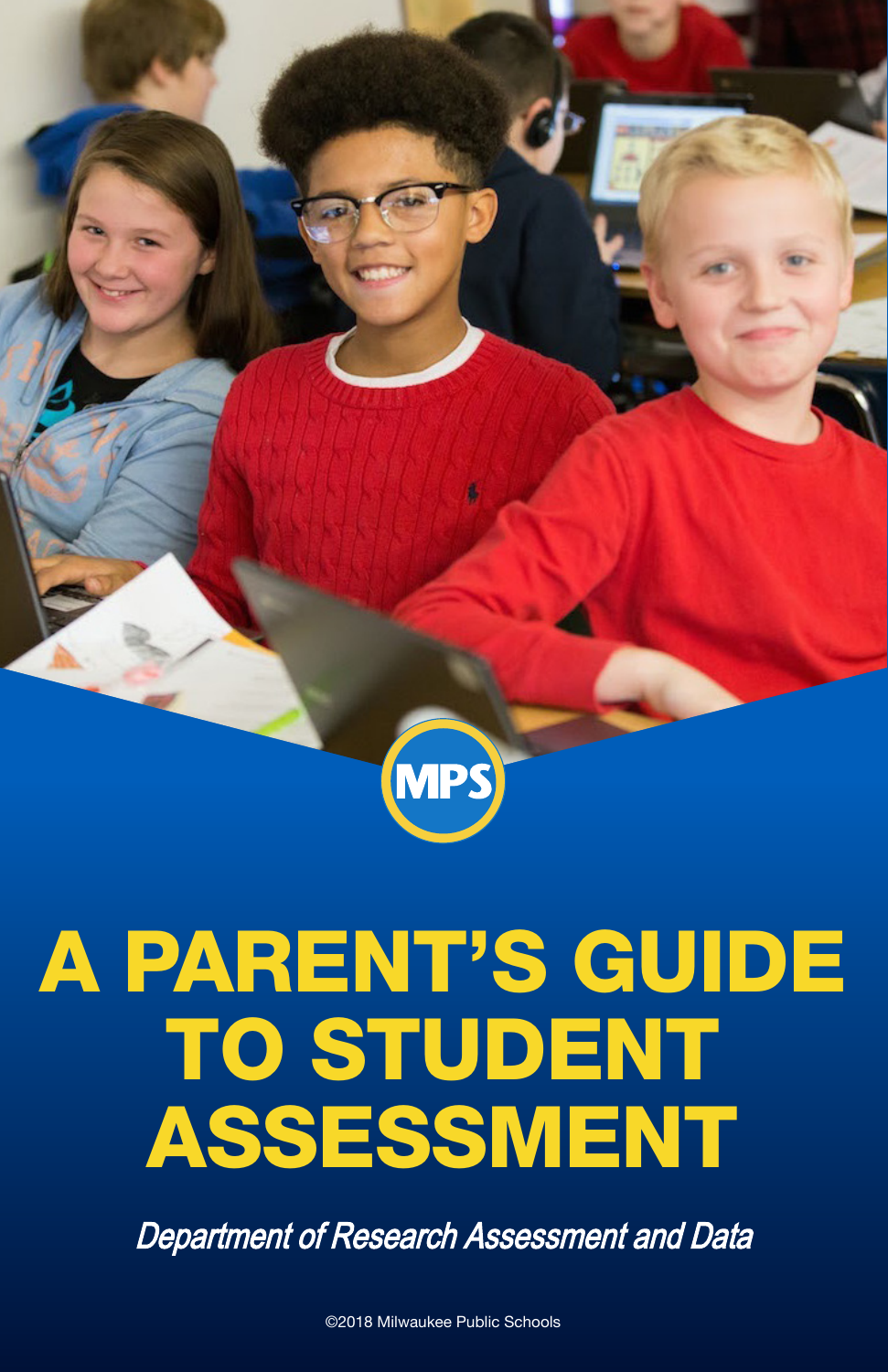

#### What is the purpose of assessment in MPS?

Assessment helps teachers understand what students know and what they need to learn. The results of tests, quizzes, and other assessments help teachers understand how to modify instruction to meet student needs. These results also provide valuable information to schools that is used in the design of instructional programs aimed at improving achievement.

*Talk to your child's teacher any time you have questions about your child's performance on a test or assessment.* 

#### How much time is spent taking assessments?

Teachers use a variety of tests and assessments to understand your child's progress. Over the course of the school year, less than 1.5% of class time is spent completing required standardized tests.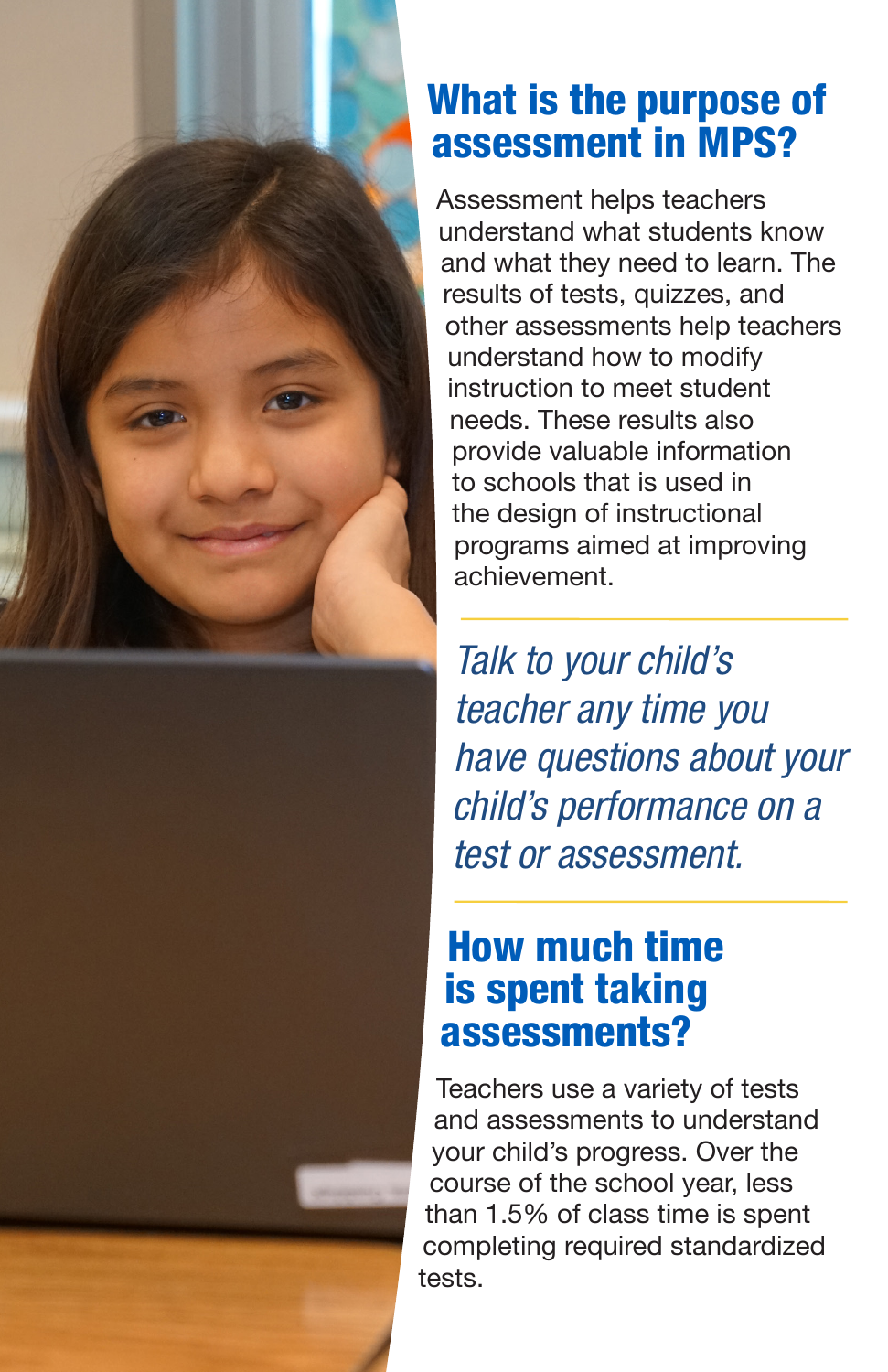# What types of assessments are used?

MPS uses a balanced assessment system to support student learning, and uses three types of assessments.

- **C** Summative Assessments evaluate learning at the end of a unit, a course, or a school year. They include standardized state assessments.
- **C** Benchmark Assessments are used periodically throughout a school year to monitor progress, inform instruction, and identify students who need additional support.
- **] Formative Assessments** provide immediate feedback to teachers about how well students are learning and are used by teachers to modify instruction, if needed.

# How can I support my child during testing?

Encourage your child to always give his or her best effort. Make sure your child is well rested and arrives at school on time every day. Remind him or her that tests are tools that help teachers know what to teach. Students can use the results of tests to understand their own academic progress.

### What are some important questions to ask a teacher about assessment?

Talk to your child's teacher about assessment and testing in the classroom. He or she can help you understand what the results mean for your child and how results will impact instruction.

- **]** What assessments are used in my child's grade level and when are they scheduled?
- **How will the results be used to influence the instruction in** the classroom?
- **•** Will test results impact my child's grades?
- **]** What are some options at school or at home if the results suggest my child doesn't understand a concept or may benefit from enrichment opportunities?